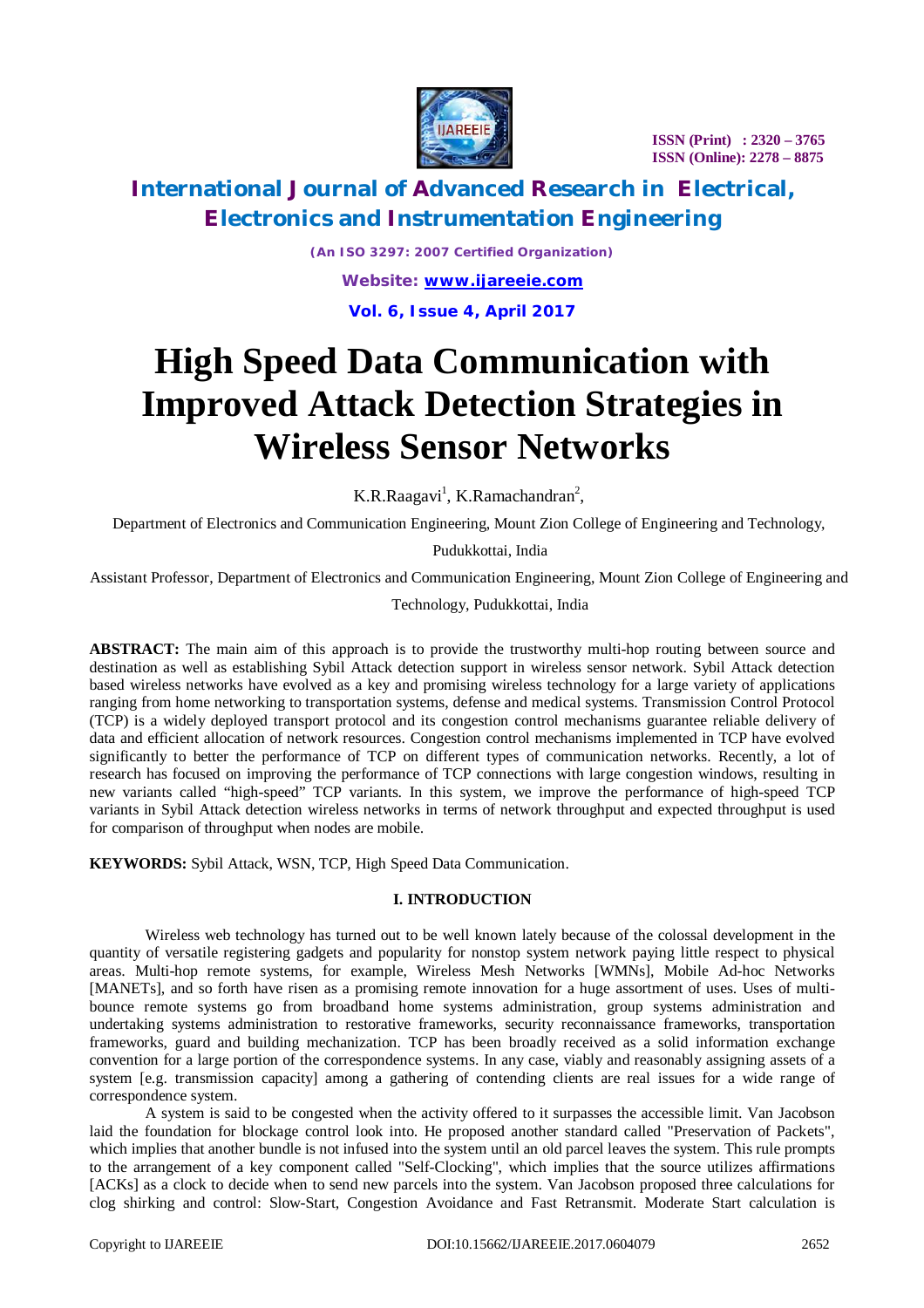

# **International Journal of Advanced Research in Electrical, Electronics and Instrumentation Engineering**

*(An ISO 3297: 2007 Certified Organization)*

#### *Website: [www.ijareeie.com](http://www.ijareeie.com)*

#### **Vol. 6, Issue 4, April 2017**

intended to begin the Self-Clocking instrument. This calculation rapidly fills the unfilled pipeline [system is seen as a pipeline] toward the start of transmission or after a retransmission timeout to bring the association towards its harmony [an association is said to be in balance in the event that it is running steadily with a full window of information in travel].

Congestion/Traffic Avoidance calculation, otherwise called Additive Increase/Multiplicative Decrease calculation, nearly complies with the "Preservation of Packets" rule once the association is in balance. Quick Retransmit calculation considers copy affirmations as an indication of parcel misfortune in the system and retransmits the lost bundle without sitting tight for a retransmission clock to terminate. From that point forward, TCP clog control systems have experienced a few adjustments to enhance the execution of TCP on various sorts of correspondence systems. Late work in the range of blockage control concentrates on enhancing the execution of TCP associations with huge clog windows [cwnd]. The enhancements are centered around upgrading the fundamental instrument of AIMD to proficiently keep up the association at balance. In AIMD instrument, TCP sender upgrades the blockage window [cwnd] if an ACK is gotten or if the clog is recognized.

#### **Floyd–Warshall Algorithm**

In computer science, the Floyd–Warshall algorithm is an algorithm for finding shortest paths in a weighted graph with positive or negative edge weights (but with no negative cycles). A single execution of the algorithm will find the lengths (summed weights) of the shortest paths between all pairs of vertices.

Although it does not return details of the paths themselves, it is possible to reconstruct the paths with simple modifications to the algorithm. Versions of the algorithm can also be used for finding the transitive closure of a relation  ${\displaystyle {\sinh} R}$ , or (in connection with the Schulze voting system) widest paths between all pairs of vertices in a weighted graph.

The Floyd–Warshall algorithm is an example of dynamic programming, and was published in its currently recognized form by Robert Floyd in 1962. However, it is essentially the same as algorithms previously published by Bernard Roy in 1959 and also by Stephen Warshall in 1962 for finding the transitive closure of a graph, and is closely related to Kleene's algorithm (published in 1956) for converting a deterministic finite automaton into a regular expression.

The modern formulation of the algorithm as three nested for-loops was first described by Peter Ingerman, also in 1962. The algorithm is also known as Floyd's algorithm, the Roy–Warshall algorithm, the Roy–Floyd algorithm, or the WFI algorithm.

#### **Sybil Attack**

The Sybil attack concerns the network layer of MANET. This kind of attack deletes all the data packets instead of sending them and consequently it makes the result of packet delivery ratio really low. The Sybil attack can be divided into two groups: single sybil attack and cooperative sybil attack; it depends on the aims of the attacker. In the first kind of sybil attack, the attack is applied via one of the existing nodes in the network, and in the other kind, the malicious nodes act in coordination with other attackers.

During the Route Discovery process, the source node broadcasts the RREQ message to its neighboring nodes to find a fresh path to the intended destination.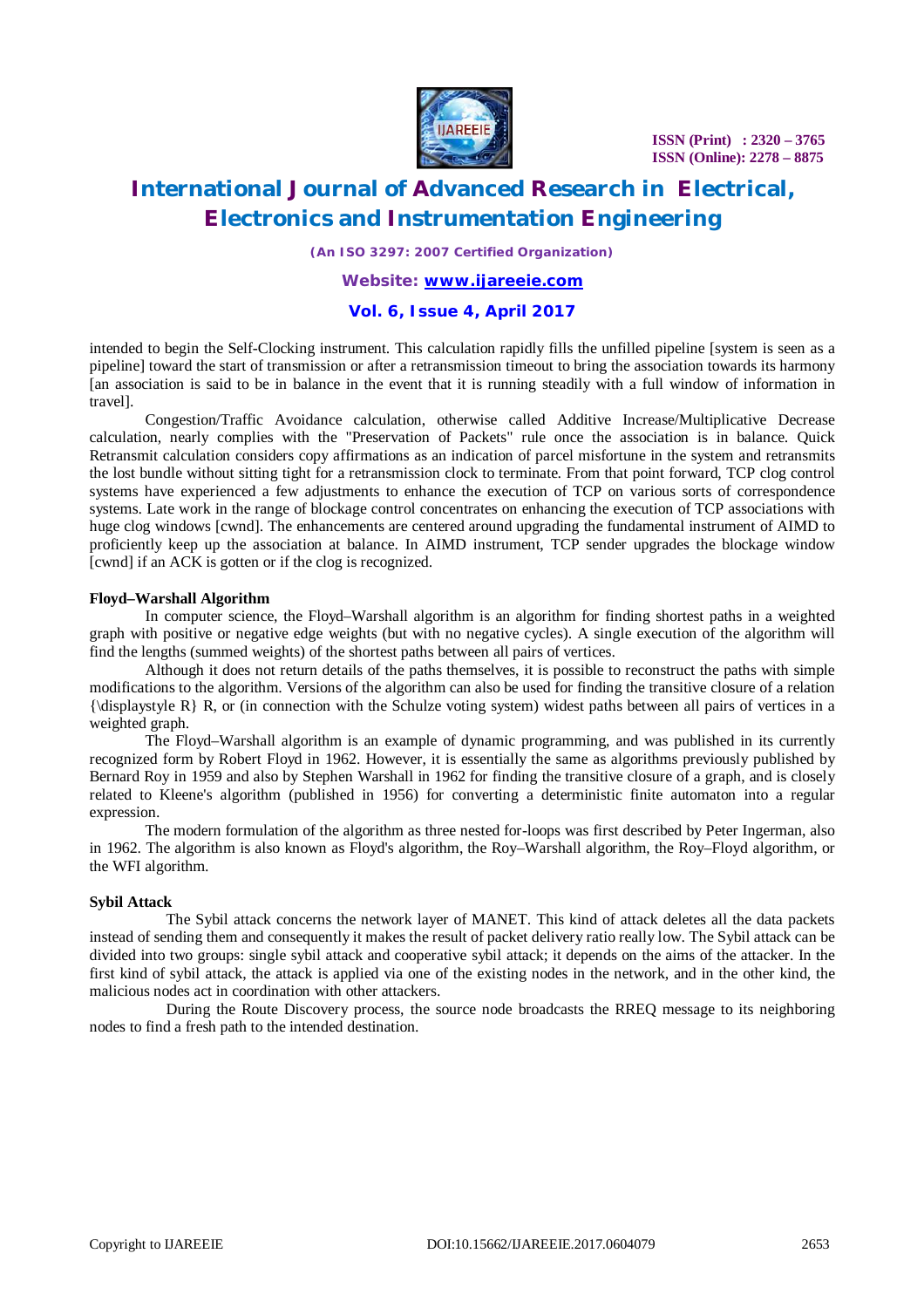

# **International Journal of Advanced Research in Electrical, Electronics and Instrumentation Engineering**

*(An ISO 3297: 2007 Certified Organization)*

*Website: [www.ijareeie.com](http://www.ijareeie.com)*

**Vol. 6, Issue 4, April 2017**



**Fig.1. Attack Detection**

The sybil node immediately responds the source node with a RREP without checking its routing table for a fresh route to the destination packet. This packet reply includes the highest sequence number and is perceived as if it is coming from the destination node or from an intermediate node which has a fresh enough route to the destination node. The source node assumes that the process of the route discovery is done and discards the other RREP packets coming from other nodes, then selects the path through the malicious node to route the data packets. Therefore, the source node starts to send its data packets to the sybil node trusting that these packets will reach the destination node. The attacker now can drop the received data instead of relaying them as the protocol requires. The process of the sybil attack is schematized in the above figure.

#### **Attack Prevention**

In this prevention methodology, we will describe in details our proposed solution to prevent the sybil attack that we have integrated in the AODV routing protocol. Therefore, we slightly modify the recvReply(Packet \*p), recvRequest (Packet \*p) procedures and the Route Reply (RREP) message as shown in the following. Table 1 illustrates the fields of RREP message. According to the original AODV routing protocol, the source node has to broadcast the RREQ packet to find a path to reach the destination node. The destination node, or any intermediate node having the path, can send back the reply to the source node.

Then, by default, the source node accepts the first fresh enough RREP packet coming to it.

In our approach, like the standard AODV routing protocol, the destination node or intermediate node generates the RREP packet, but it also generates another RREP packet. It is a kind of confirmation of the first packet with a sequence number incremented by one.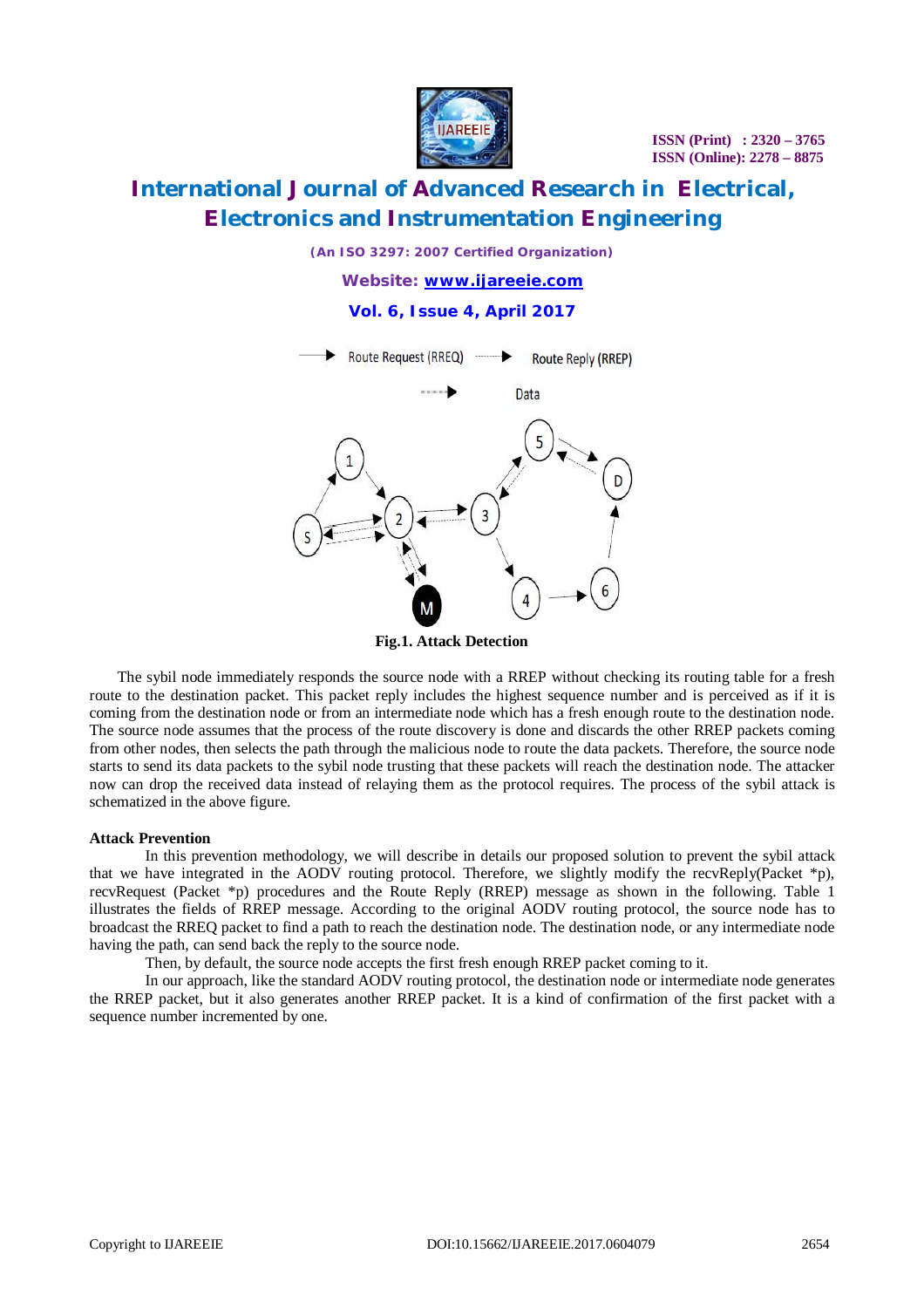

# **International Journal of Advanced Research in Electrical, Electronics and Instrumentation Engineering**

*(An ISO 3297: 2007 Certified Organization)*

*Website: [www.ijareeie.com](http://www.ijareeie.com)*

#### **Vol. 6, Issue 4, April 2017**



**Fig. 2. Format of the modified Route Reply (RREP) Message**

Therefore, we have two RREP messages from the destination node or an intermediate node that has the route to the destination; one with the normal sequence number and the field VERIFIED set to 0. When the intermediate node receives the RREP packet it stores the information about the packet reply, then it checks our appended field VERIFIED if it is set to 0 or 1.

If it is 0, that means that our packet is not yet verified or it is an invalid packet. Otherwise the packet is verified and valid and it must be forwarded to the next node. In case of the field VERIFIED is 0 and the intermediate node receives a second route reply message, it must verify if the first route reply's sequence number is the second reply's sequence number minus one; if the verification is true, it sets the field VERIFIED to 1 and forward the packet. Also, when the intermediate node receives another route reply from the malicious node which performs sybil attack with a very high destination sequence number.

| <b>TABLE I</b>                        | <b>FIELDS OF RREP MESSAGE</b>                                                                                                                                                                                 |  |
|---------------------------------------|---------------------------------------------------------------------------------------------------------------------------------------------------------------------------------------------------------------|--|
| Type                                  | Forced to 2.                                                                                                                                                                                                  |  |
| R                                     | Repair flag; used for multicast.                                                                                                                                                                              |  |
| $\mathbf{A}$                          | Acknowledgment required.                                                                                                                                                                                      |  |
| Reserved                              | Sent as 0; ignored on reception.                                                                                                                                                                              |  |
| Verified                              | One bit specifies the packet Route Reply if it<br>is valid or not as illustrated below:<br>0 refer to the invalid RREP<br>1 refer to the valid RREP                                                           |  |
| Prefix Sz                             | If nonzero, the 5-bit Prefix Size specifies that<br>the indicated next hop may be used for any<br>nodes with the same routing prefix (as defined<br>by the Prefix Size) as the requested<br>destination       |  |
| Hop Count                             | The number of hops from the Originator IP<br>Address to the Destination IP Address. For<br>multicast route<br>requests this<br>indicates the number of hops to the multicast<br>tree member sending the RREP. |  |
| <b>Destination IP address</b>         | The IP address of the destination for which a<br>route is supplied.                                                                                                                                           |  |
| <b>Destination Sequence</b><br>Number | The destination sequence number associated<br>to the route.                                                                                                                                                   |  |
| Originator Sequence<br>Number         | The IP address of the node which originated<br>the RREQ for which the route is supplied.                                                                                                                      |  |
| Lifetime                              | The time in milliseconds for which nodes<br>receiving the RREP consider the route to be<br>valid.                                                                                                             |  |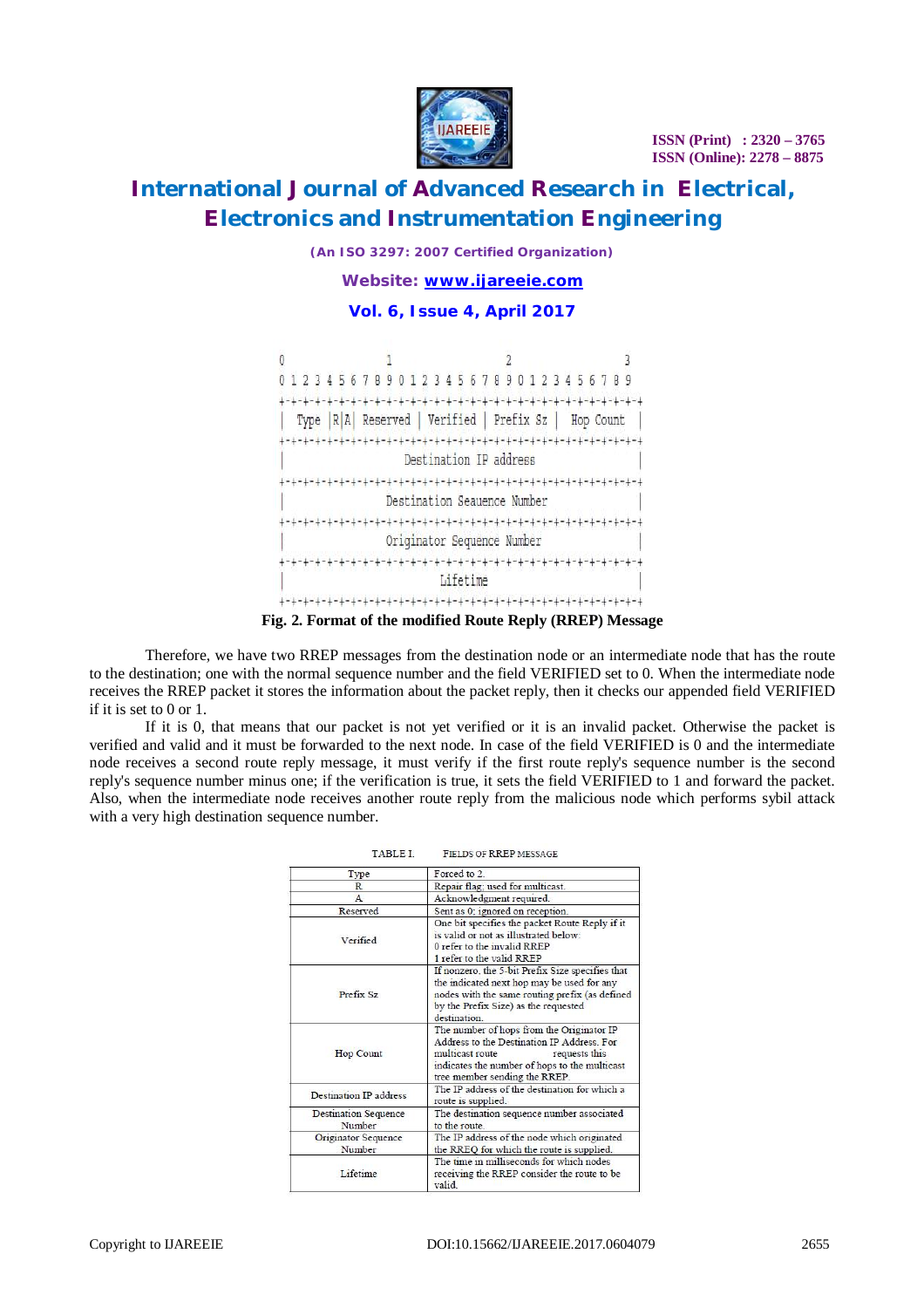

### **International Journal of Advanced Research in Electrical, Electronics and Instrumentation Engineering**

*(An ISO 3297: 2007 Certified Organization)*

#### *Website: [www.ijareeie.com](http://www.ijareeie.com)*

#### **Vol. 6, Issue 4, April 2017**

The same procedure explained will be repeated; and in this case the verification will be false, therefore, the intermediate node leaves the field VERIFIED set to 0 and ignores the packet.

Our solution avoids the sybil attack and also a multiple sybil attack. In addition, the control messages from the malicious node are not forwarded in the network. Our approach based on the four steps detailed below:

#### **Algorithm Flow**

*Step 1: (Initialization Process) Start the route discovery phase with the source node S. Step 2: (Generation of RREPs) The destination node or the intermediate node generates two route reply with two different destination sequence number, the second one must be incremented by one. sendReply( seqno, // Dest Sequence Num VERIFIED = 0, ); // Appended field sendReply( seqno+1, // Dest Sequence Num VERIFIED = 0, ); // Appended field Step 3: (Verification of RREPs) if ( intermediate node receives RREP ){ if ( the first time the node receives RREP ){ Store the IP address and seqno of the node; if ( RREP is valid){ Forward RREP; } } else if (the node receives more than one RREP ){ Store the IP address and seqno of the node; if ( RREP is invalid){ if ( new RREP's seqno == old RREP's seqno + 1){ VERIFIED = 1; //( Mark RREP as valid) Forward RREP; } else { Ignore RREP; } } else { Forward RREP; } } } Step 4: (Continue default process)*

The source node sends data to the destination node from the selected route reply packet.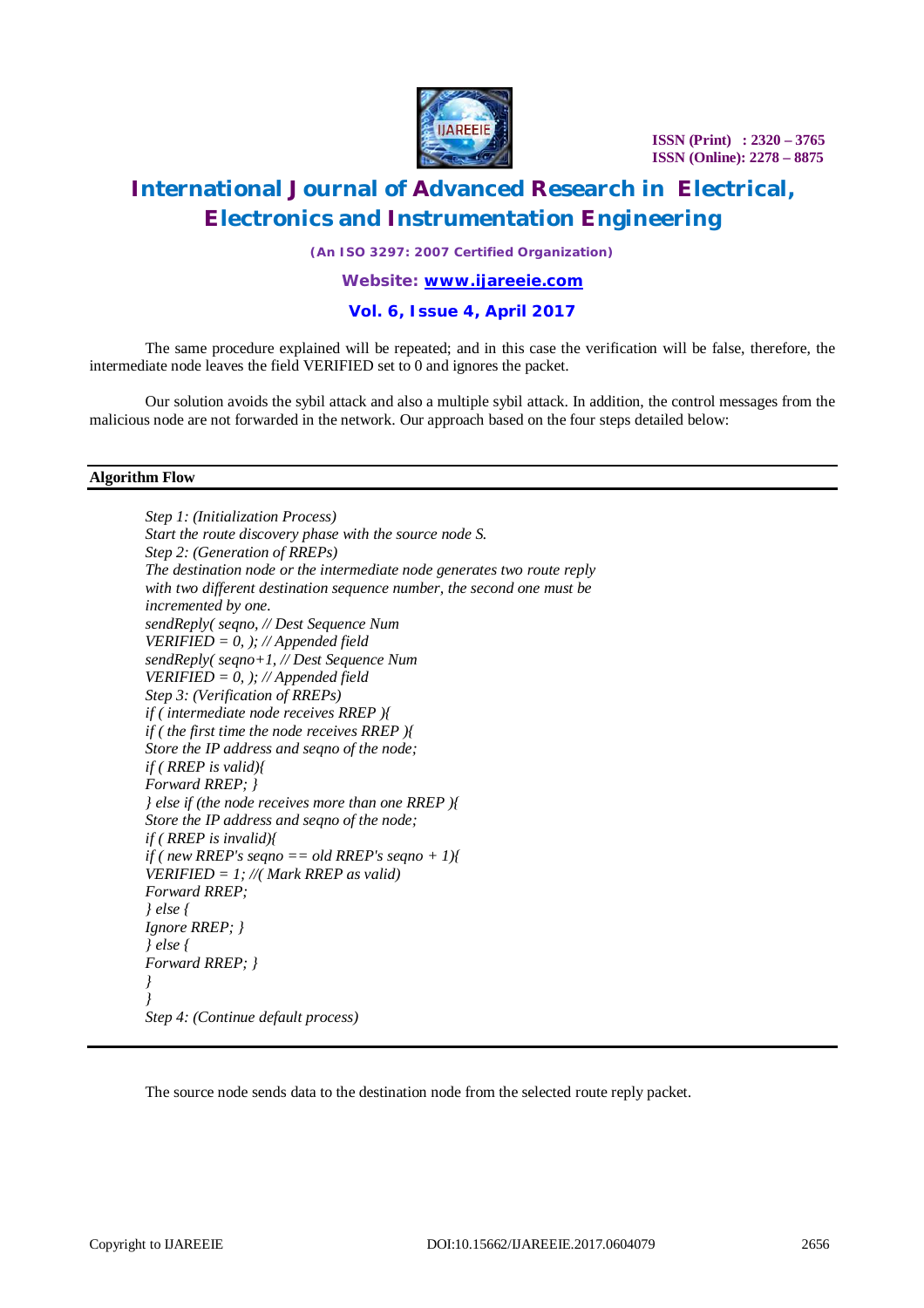

# **International Journal of Advanced Research in Electrical, Electronics and Instrumentation Engineering**

*(An ISO 3297: 2007 Certified Organization)*

*Website: [www.ijareeie.com](http://www.ijareeie.com)*

#### **Vol. 6, Issue 4, April 2017**

SIMULATION PARAMETERS

TABLE II.

| Parameter                 | Value                |  |
|---------------------------|----------------------|--|
| Coverage Area             | 500x500 m            |  |
| Number of nodes           | 25                   |  |
| Simulation time           | 200s                 |  |
| <b>Transmission range</b> | 50 <sub>m</sub>      |  |
| <b>Mobility</b> model     | Random way point     |  |
| <b>Data Rate</b>          | 0.25                 |  |
| <b>Packet Size</b>        | 512 Bytes            |  |
| <b>Routing Protocol</b>   | AODV / Modified-AODV |  |
| <b>Mobility</b> speed     | $0-30$ m/s           |  |
| No of black hole nodes    | 1 and 5              |  |
| <b>Connections</b>        | 5                    |  |
| Traffic type              | UDP-CBR              |  |
| Pause time                | 10s                  |  |



#### **II. SYSTEM ARCHITECTURE**

**Fig.3 System Architecture**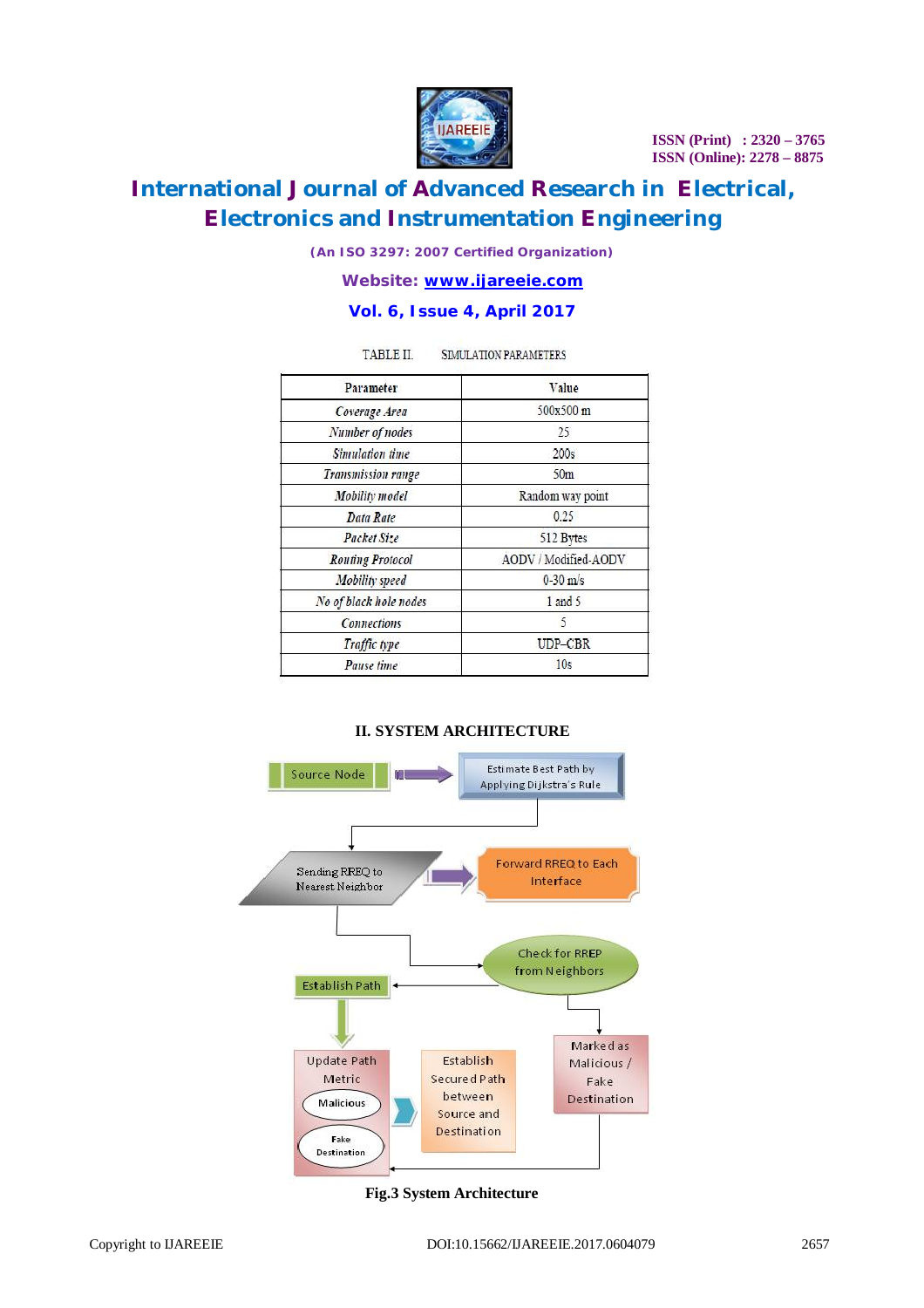

# **International Journal of Advanced Research in Electrical, Electronics and Instrumentation Engineering**

*(An ISO 3297: 2007 Certified Organization)*

*Website: [www.ijareeie.com](http://www.ijareeie.com)*

#### **Vol. 6, Issue 4, April 2017**

#### **III. LITERATURE SURVEY**

*A survey of attacks and countermeasures in mobile ad hoc networks - Wu, B., Chen, J., Wu, J., & Cardei, M. - 2007* Security is an essential service for wired and wireless network communications. The success of mobile ad hoc network (MANET) will depend on people 's confidence in its security. However, the characteristics of MANET pose both challenges and opportunities in achieving security goals, such as confidentiality, authentication, integrity, availability, access control, and non-repudiation. We provide a survey of attacks and countermeasures in MANET in this chapter. The countermeasures are features or functions that reduce or eliminate security vulnerabilities and attacks. First, we give an overview of attacks according to the protocol layers, and to security attributes and mechanisms. Then we present preventive approaches following the order of the layered protocol layers. We also put forward an overview of MANET intrusion detection systems (IDS), which are reactive approaches to thwart attacks and used as a second line of defense.

#### *DoS attacks in mobile ad hoc networks: A survey - Jhaveri, R. H., Patel, S. J., & Jinwala, D. C. - 2012*

MANETs have unique characteristics like dynamic topology, wireless radio medium, limited resources and lack of centralized administration, as a result, they are vulnerable to different types of attacks in different layers of protocol stack. Each node in a MANET is capable of acting as a router. Routing is one of the aspects having various security concerns. In this paper, we will present survey of common Denial-of-Service (DoS) attacks on network layer namely Wormhole attack, Sybil attack and Gray hole attack which are serious threats for MANETs. We will also discuss some proposed solutions to detect and prevent these attacks. As MANETs are widely used in many vital applications, lots of research work has to be done to find efficient solutions against these DoS attacks that can work for different routing protocols.

#### *A Taxonomy of Physical Layer Attacks in MANET - Khatri, S., Sharma, P., Chaudhary, P., & Bijalwan, A. - 2015*

Mobile ad-hoc networks (MANETs) are a key enabler of pervasive computing. Constrained resources in mobile stations make it critical for nodes to be able to cooperate to enhance communication and computation capabilities. However, the wireless and dynamic nature of the links presents easy attack vectors for adversaries. The ability to securely discover and identify neighboring nodes (secure ND) is a fundamental building block for such networks. Even a relatively weak adversarial relay has the capability of distorting the network view and diverting significant amount of traffic. This can cause significant performance degradation. In this paper, we utilize the physical layer authentication scheme introduced by Yu, Baras and Sadler [1] to secure neighborhood discovery against adversarial relays. The proposed method incurs little performance overhead and requires no additional hardware. We provide analytical and simulation based performance evaluation of the security of our scheme.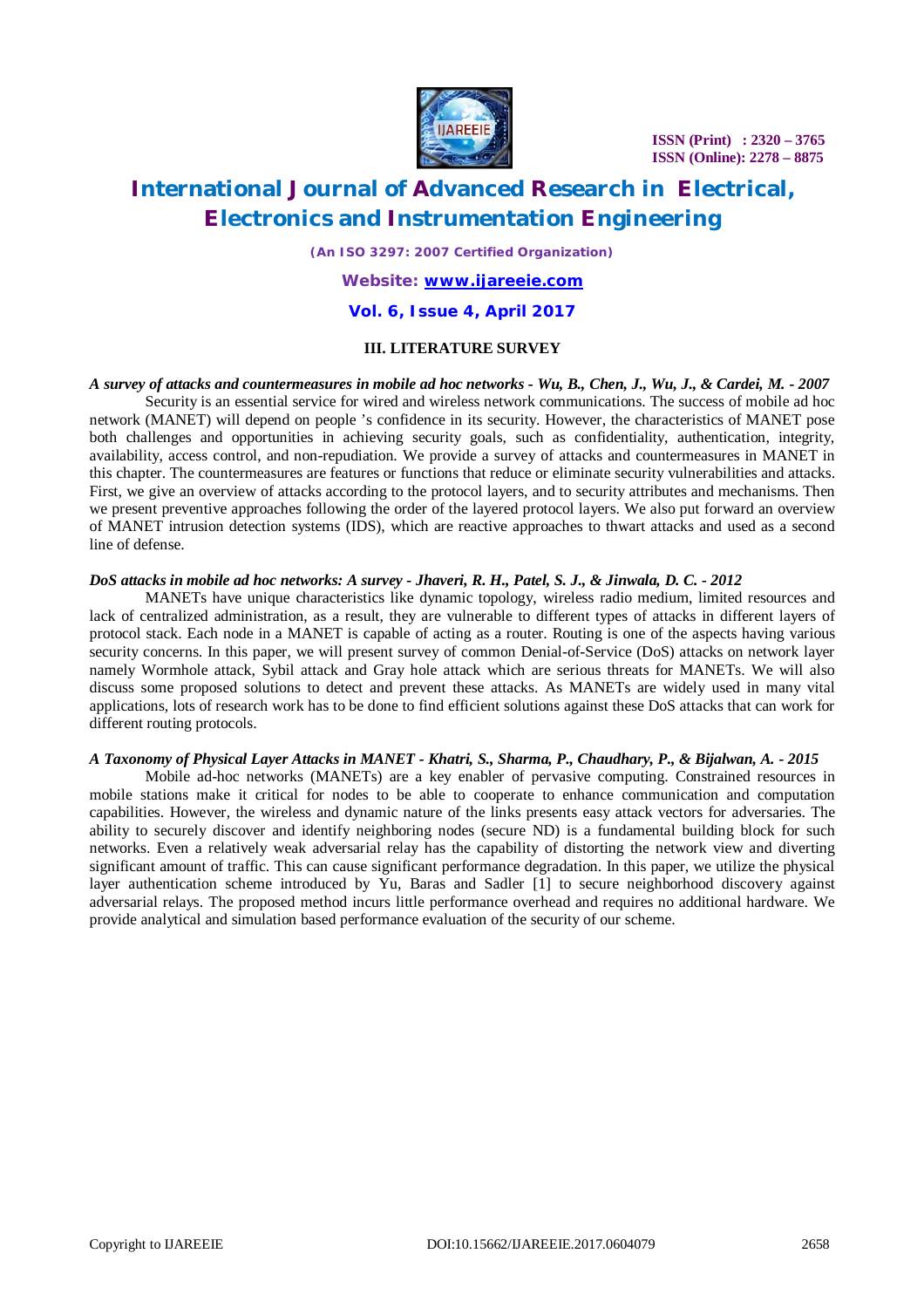

# **International Journal of Advanced Research in Electrical, Electronics and Instrumentation Engineering**

*(An ISO 3297: 2007 Certified Organization)*

*Website: [www.ijareeie.com](http://www.ijareeie.com)*

#### **Vol. 6, Issue 4, April 2017**

#### **IV. EXPERIMENTAL RESULTS**

| / /home/smallko/2ndPhase_TCP-Variants                                 | $\Box$ EX |  |  |  |
|-----------------------------------------------------------------------|-----------|--|--|--|
| Main Options VT Options VT Fonts                                      |           |  |  |  |
| Enter Number of Nodes                                                 |           |  |  |  |
| Enter No. of Nodes between 40 and 60 :<br>40                          |           |  |  |  |
| Source Node<br>***************************                            |           |  |  |  |
| Enter the Source Node between 10 and 19 :<br>10                       |           |  |  |  |
| Destination Node<br>**************************                        |           |  |  |  |
| Enter the Destination Node between 15 and 20 :<br>15                  |           |  |  |  |
| Transmission Packet Size in bytes                                     |           |  |  |  |
| Enter Packet Size between 512 and 1000 :<br>1000                      |           |  |  |  |
| Individual Node Strength<br>***************************               |           |  |  |  |
| Enter your choice between 100 and 200 :<br>00                         |           |  |  |  |
| Wrong input !!!<br>Enter your choice between 100 and 200 :<br>100     |           |  |  |  |
| Packets Transmission Speed<br>*******************                     |           |  |  |  |
| Enter your choice between 30 and 70 bps :<br>30                       |           |  |  |  |
| Node Mobility Speed                                                   |           |  |  |  |
| Enter Mobility Speed between 10 and 30 :<br>10                        |           |  |  |  |
| Transmission Range in meters<br>************************************* |           |  |  |  |
| Enter the Transmission Range between 50 and 100 m :<br>3              |           |  |  |  |

**Fig. 4. Input Parameters**



**Fig. 5. Node Formation**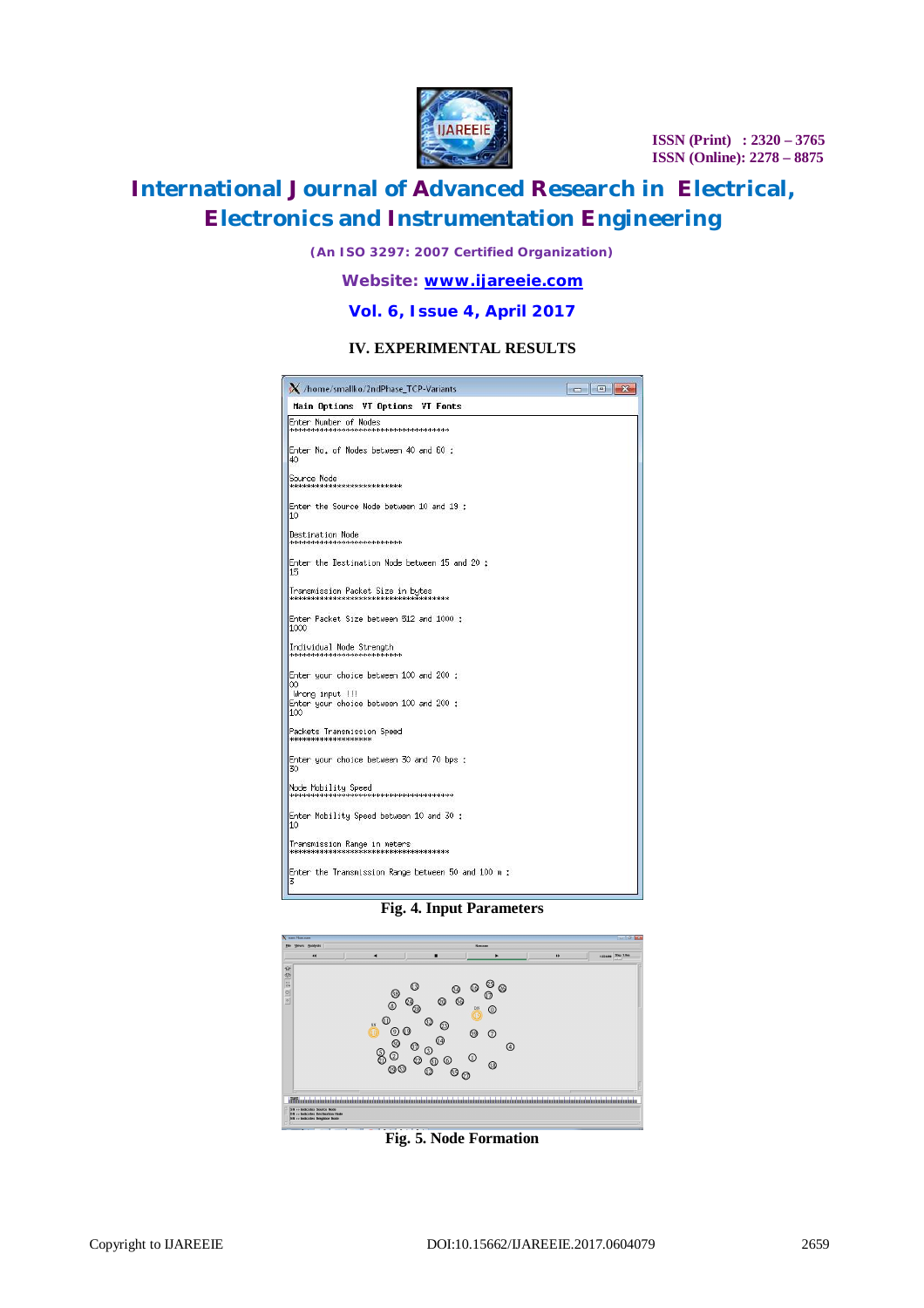

# **International Journal of Advanced Research in Electrical, Electronics and Instrumentation Engineering**

*(An ISO 3297: 2007 Certified Organization)*

*Website: [www.ijareeie.com](http://www.ijareeie.com)*

#### **Vol. 6, Issue 4, April 2017**



**Fig.6. Source and Destination Selection**



**Fig.7. Communication.**



**Fig. 8. Graphical Analysis of Throughput**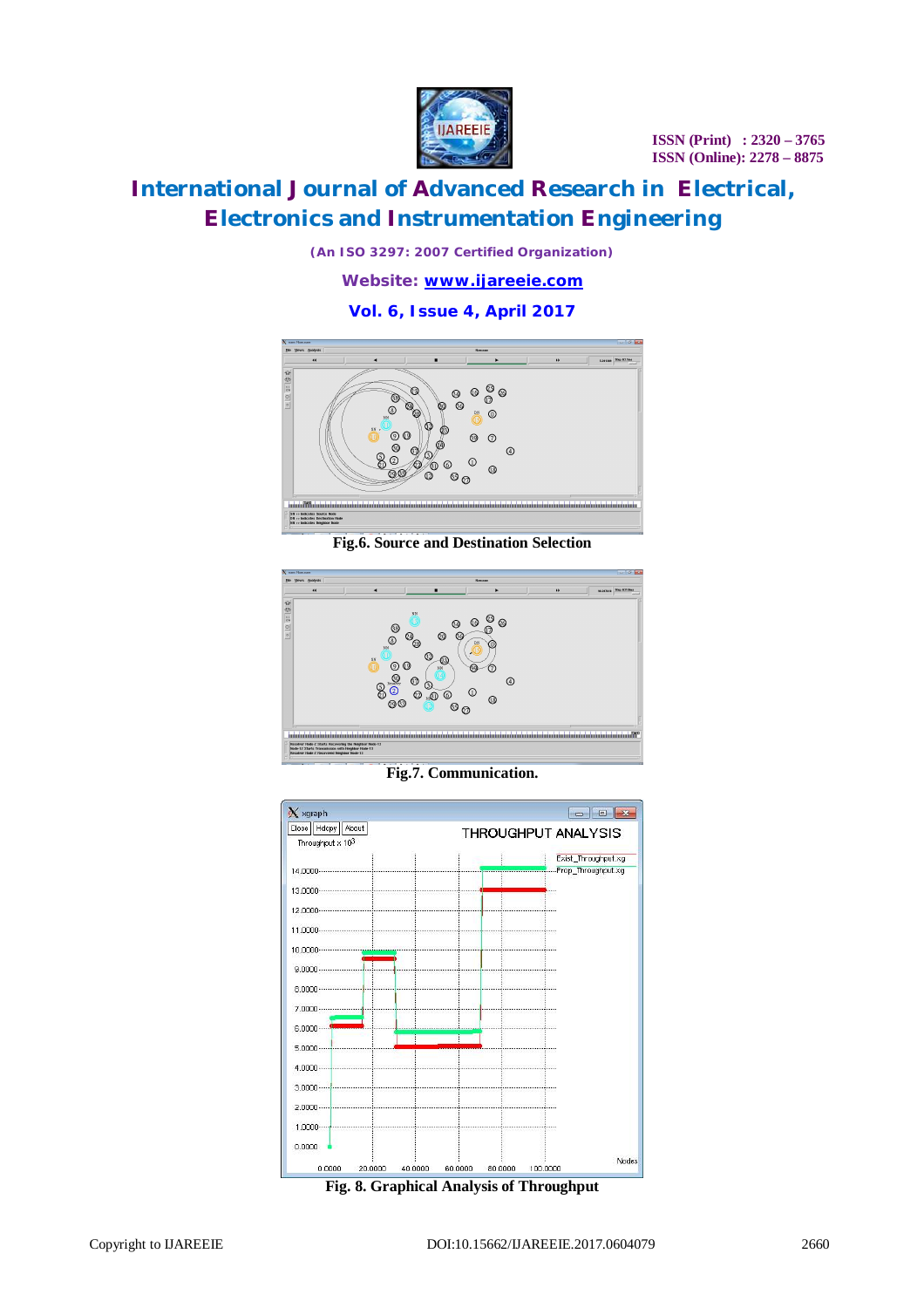

# **International Journal of Advanced Research in Electrical, Electronics and Instrumentation Engineering**

*(An ISO 3297: 2007 Certified Organization)*

*Website: [www.ijareeie.com](http://www.ijareeie.com)*

#### **Vol. 6, Issue 4, April 2017**



**Fig.9. Graphical Analysis of Delay Vs Speed**



**Fig.10. Graphical Analysis of Energy Consumption Level**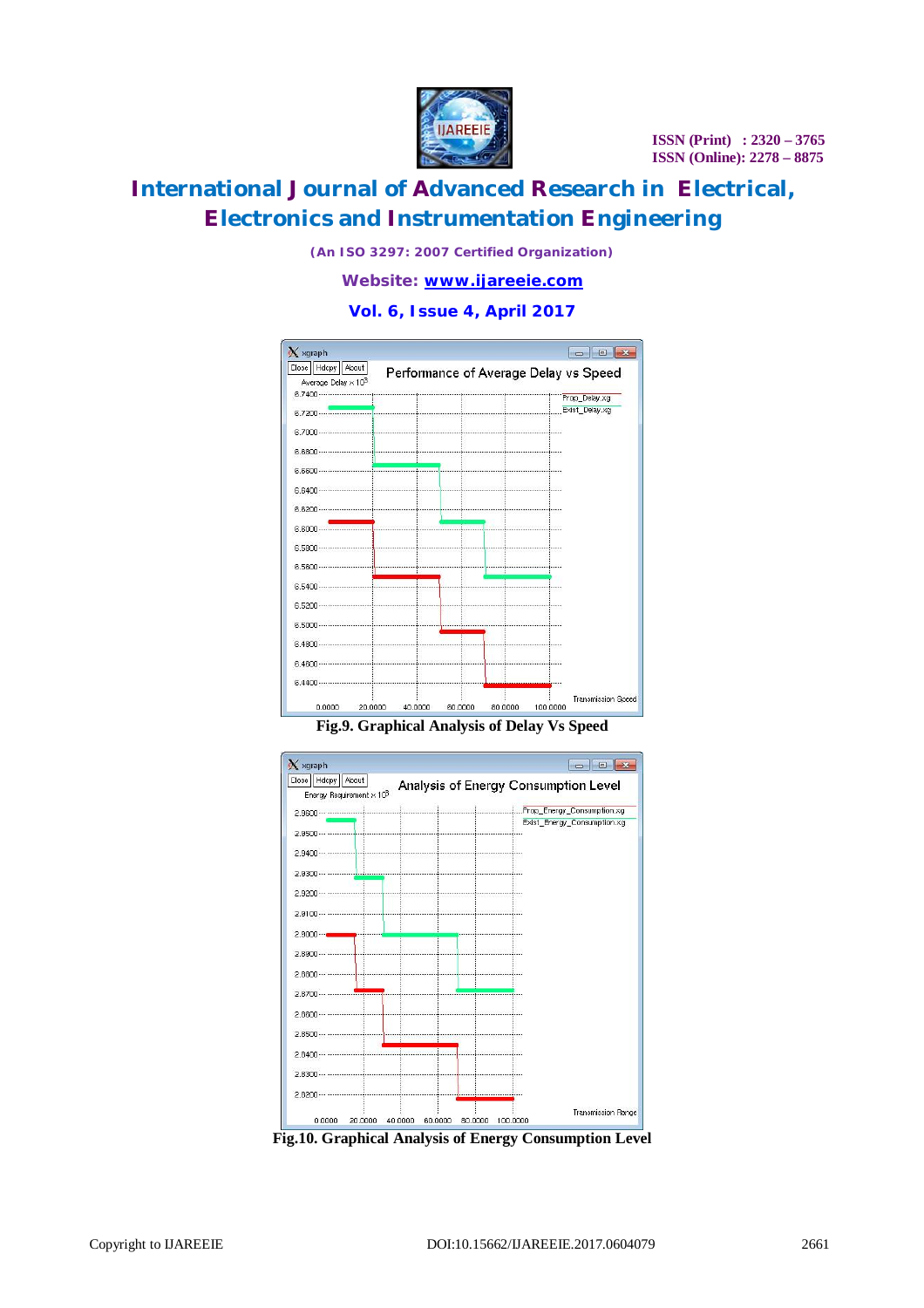

# **International Journal of Advanced Research in Electrical, Electronics and Instrumentation Engineering**

*(An ISO 3297: 2007 Certified Organization)*

*Website: [www.ijareeie.com](http://www.ijareeie.com)*

**Vol. 6, Issue 4, April 2017**



#### **V. CONCLUSION**

Through simulations we have studied the behavior of Sybil Attack detection and high-speed TCP variants in multi-hop wireless networks by varying the routing protocols such as Destination Sequenced Distance Vector (DSDV), Ad hoc On demand Distance Vector (AODV) and Dynamic Source Routing (DSR) routing protocols. We have evaluated the performance of high-speed TCP variants in terms of throughput for static as well as mobile topologies. It is observed that the performance of TCP largely depends on routing protocols. Each routing protocol varies in the way it reacts to link failures. Routing protocols also differ in the way they form the routes. More routing overhead reduces the overall throughput of the network. More number of collisions due to increased routing overload makes the situation worse for TCP performance. Along with this we add the security parameters to identify the attacking nodes and using the resolver nodes to resolve the complete process and make the system more successful in all scenarios.

#### **REFERENCES**

[1] I. F. Akylidiz, X. Wang, and W. Wang, "Wireless mesh networks: a survey," Computer Networks, Elsevier, pp. 445-487, January 2005.

[2] T. Kelly, "Scalable TCP: Improving Performance in High Speed Wide Area Networks," ACM SIGCOMM Computer Communication Review, vol. 33, pp. 83-91, 2003.

[3] V. Jacobson, "Congestion avoidance and control," Proceedings of SIGCOMM '88, ACM, Stanford, CA, Aug. 1988.

[4] K. Fall and S. Floyd, "Simulation-based comparisons of Tahoe, Reno, and SACK TCP," ACM Computer Communication Review, vol. 26, no. 3, pp. 5-21, 1996.

[5] S. Floyd and T. Henderson, "The newreno modification to TCP's fast recovery algorithm," Request for Comments 2582, Experimental, April 1999.

[6] L. Brakmo and L. Peterson, "TCP Vegas: end-to-end congestion avoidance on a global internet," IEEE Journal on Selected Areas in Communication, vol. 13, pp. 1465-1480, Oct. 1995.

[7] K. T. J. Song, Q. Zhang, and M. Sridharan, "A compound TCP approach for high-speed and long distance networks," in Proceedings of PFLDNet, 2006.

[8] S. Floyd, "Highspeed TCP for Large Congestion Windows," Request for Comments 3649, Experimental, 2003.

[9] L. Xu, K. Harfoush, and I. Rhee, "Binary Increase Congestion Control for fast long-distance networks," in Proceedings of IEEE INFOCOM, Hong Kong, 2004.